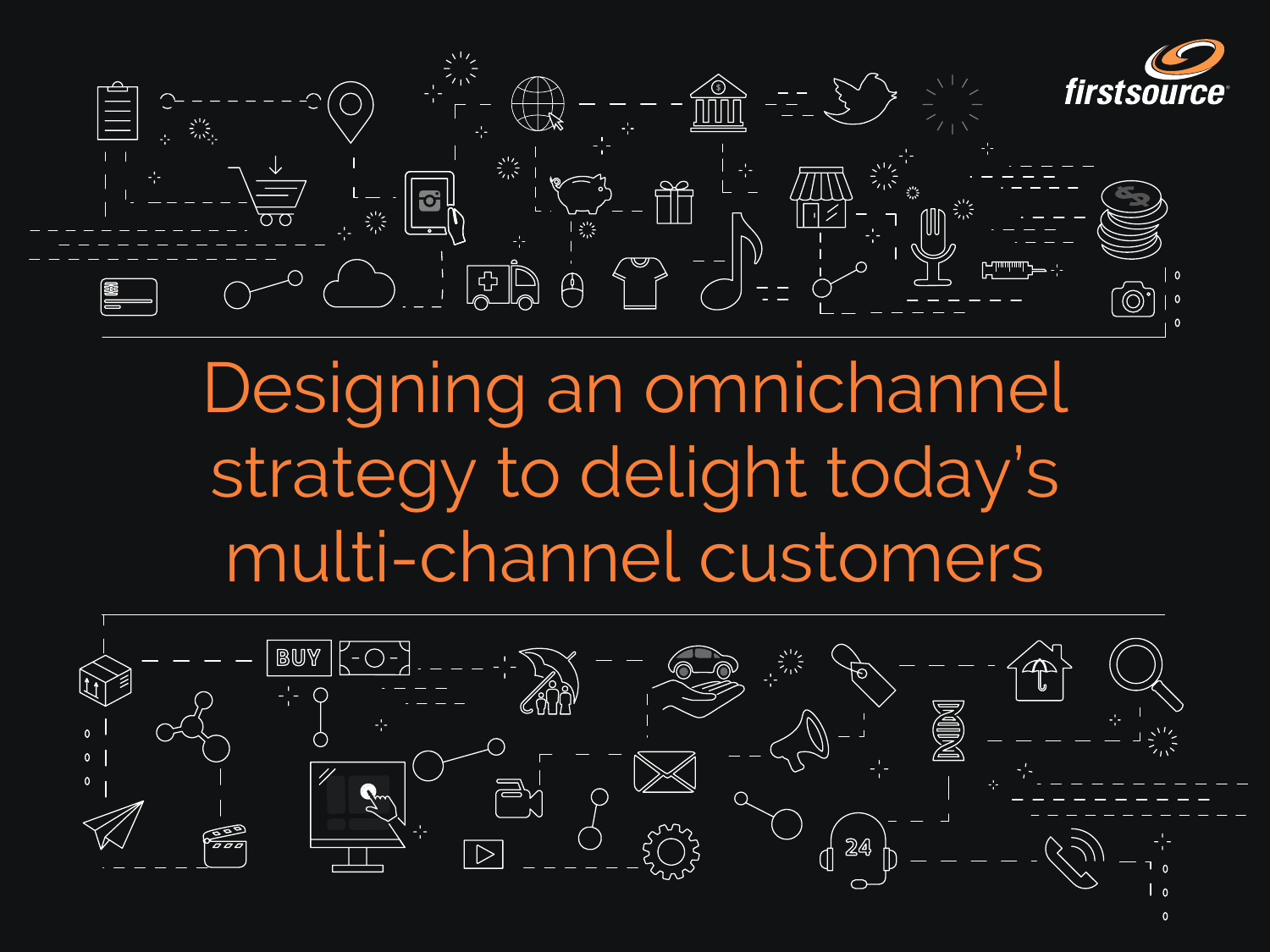The relationship between brands and customers is undergoing a significant transformation across industries. Today's savvy consumers navigate between many digital touchpoints for a single transaction.

They log service requests via chat and demand call-backs at a time and on a channel of their choice. They refill prescriptions with a click of a button on a mobile device and pick them up when they are ready, rather than wait in-store.





They use the bank's mobile app for most transactions and step into a brick and mortar location only for advisory services. Clearly, customers are no longer single-channel creatures.

Moreover, customer loyalty is hard to come by today. Easy access to an unlimited array of choices on a personal device, coupled with low switching costs, makes it a no-brainer for customers to switch to competitors who provide a more delightful experience.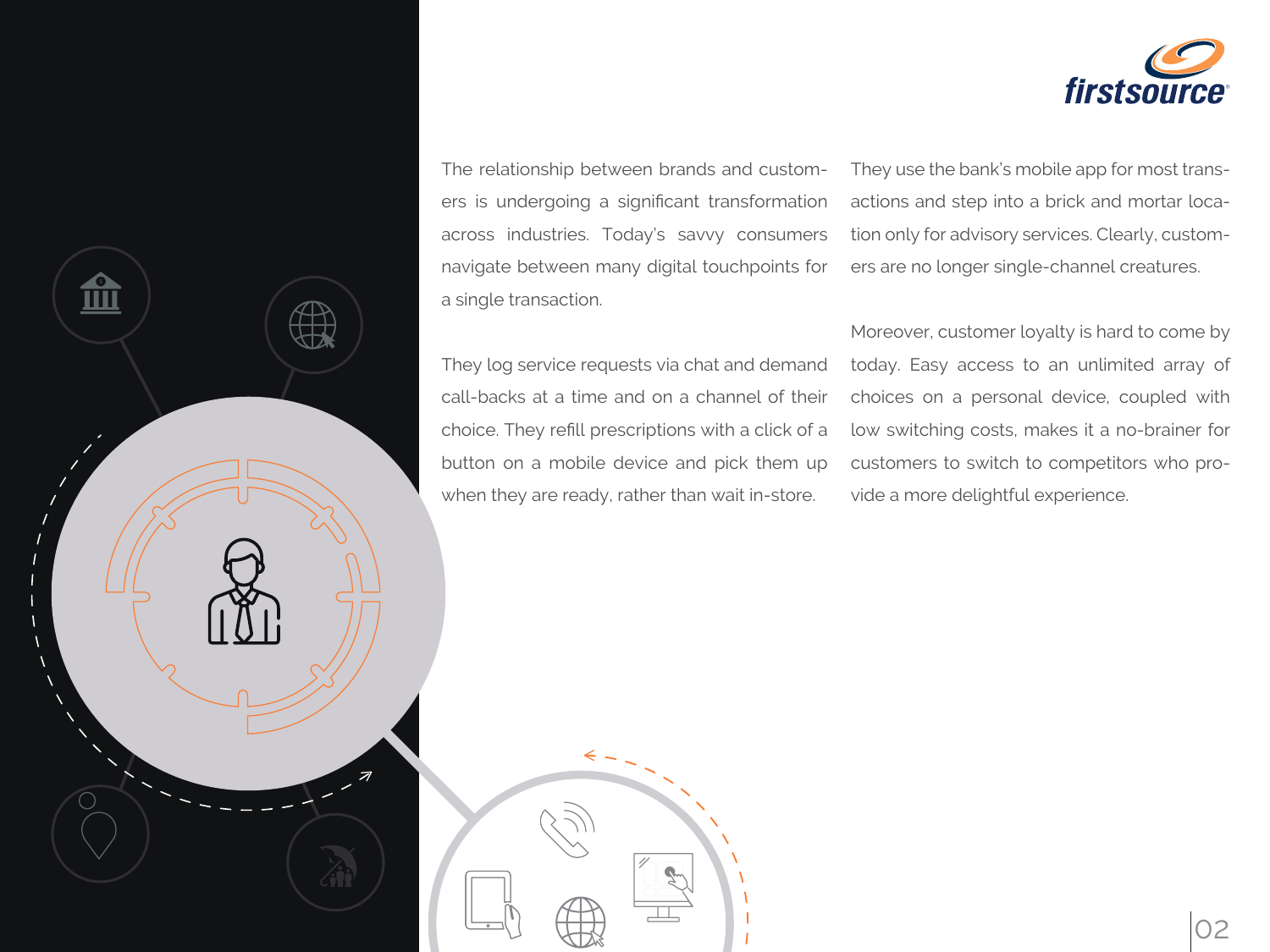Adapting to the new normal: Why omnichannel should be your top priority



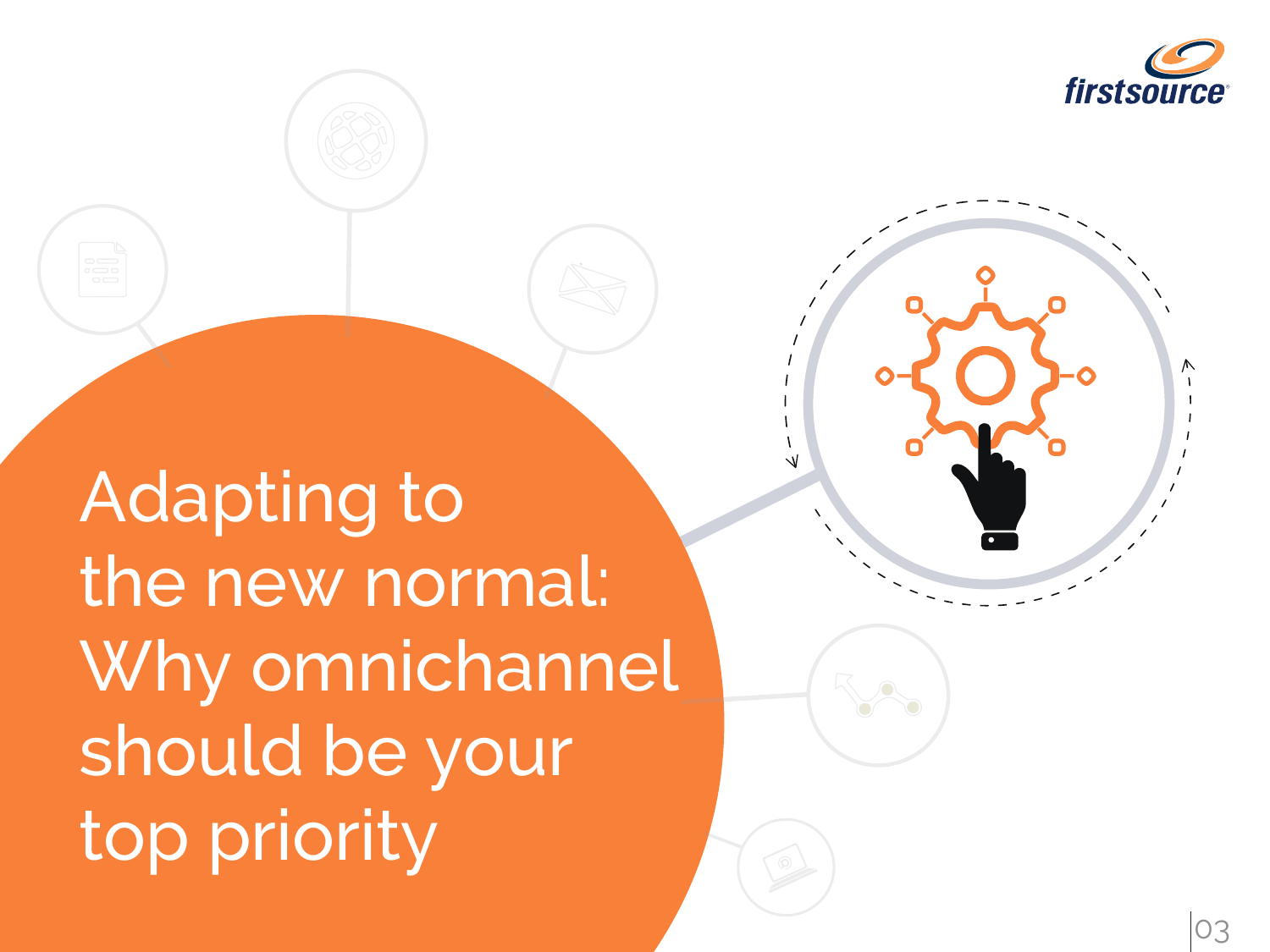As businesses compete beyond the traditional levers of price, product and promotion, providing omnichannel customer experience helps differentiate the winners from the rest of the pack. Disney understands the power of creating a delightful, omnichannel experience. Take their Magic Band program, for instance.

With a simple touch of the Magic Band, you can check in at the entrance, enter various theme parks, unlock your hotel room, and effortlessly access everything, including food and merchandise purchases. The Magic Band even unlocks special, personalized surprises for each customer at the Disney resort.



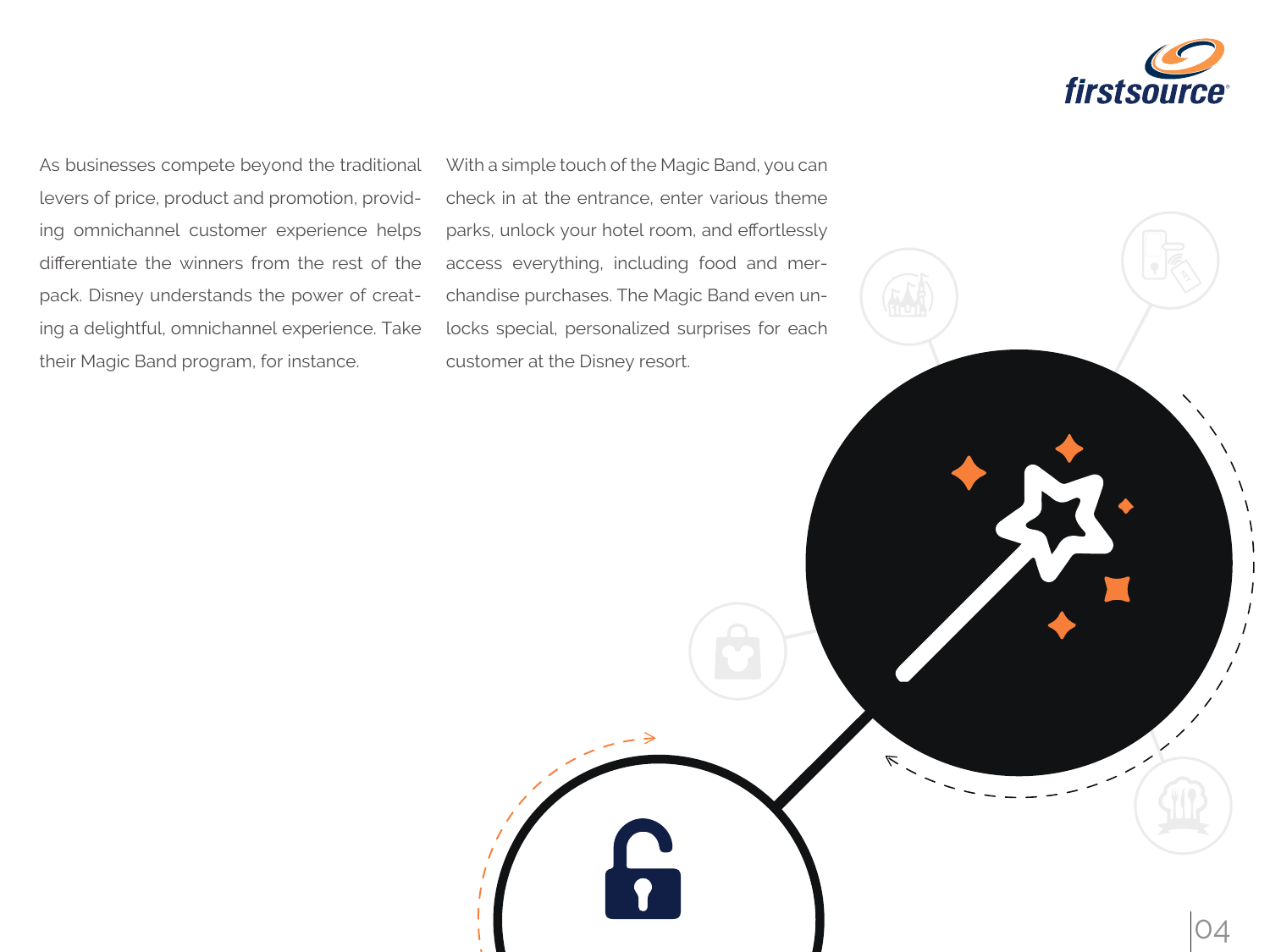$75\%$  of consumers are more likely to make a purchase from a company that knows their name and purchase history and recommends products based on their preferences.



33% of consumers who ended their relationship with a company last year did so because the experience wasn't personalized enough.

EN

 $\cdot \left( \begin{smallmatrix} \boxed{10} \ \boxed{10} \end{smallmatrix} \right)$ 

76% of consumers think companies should understand their expectations and needs.

The opportunity cost of not being omnichannel is  $10\%$  in lost revenues.

Here's why leading companies like Disney are implementing omnichannel strategies to drive revenue growth and retention:

Companies with omnichannel customer engagement strategies retain on average 89% of their customers, compared to  $33\%$  for companies with weak omnichannel customer en-

gagement.

 $\mathbf{\hat{S}}$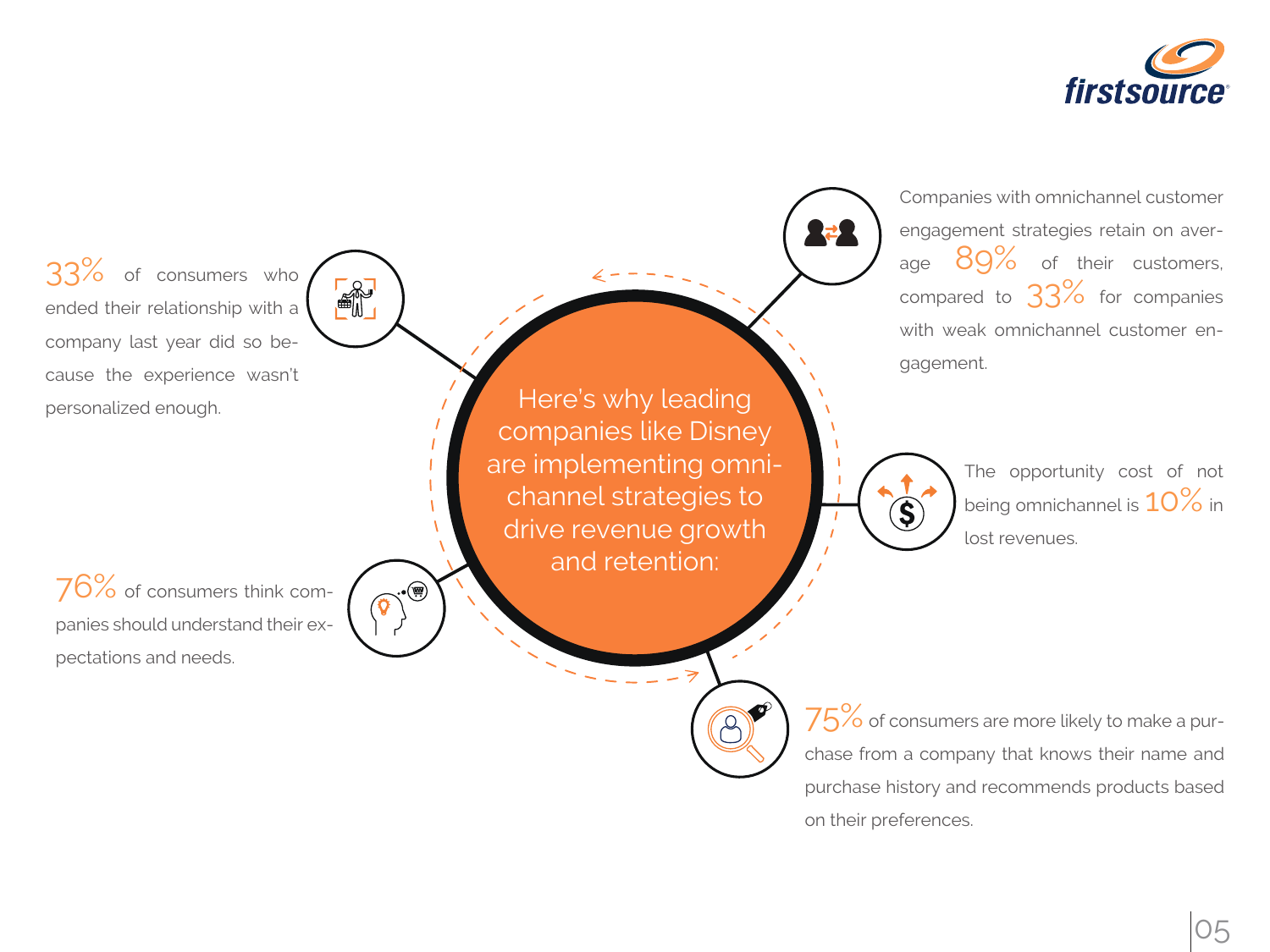# How omnichannel leaders think



Over time, enterprises typically deploy a multitude of channels - web, mobile, contact center, social media, direct sales, brick-and-mortar stores, distributors, partners and so on. More often than not, this leads to the deployment of different technologies that are not interoperable and disconnected, siloed channels that hamper cross-sell and upsell opportunities. The result: less than optimal customer experience.

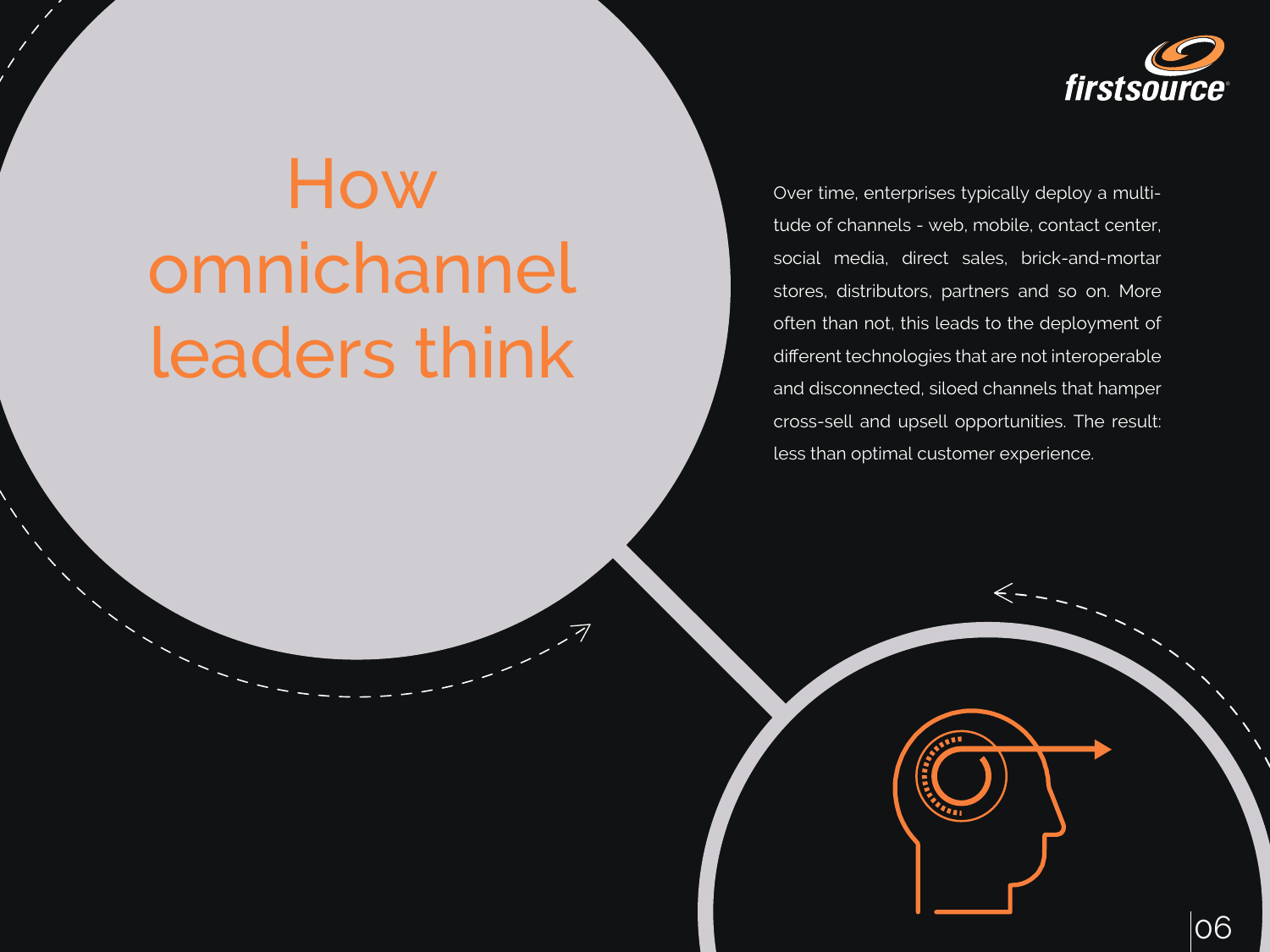So what sets omnichannel leaders apart from the laggards? While each company is unique, in our experience, omnichannel leaders tend to:



Promote a customer obsessed culture with the customer at the heart of all operations. 1



Adopt a multi-disciplinary approach across product, marketing and sales, customer support, etc. sponsored by executive leadership at the highest level.



Access deep talent and thought leadership in data sciences to enable a contextual, 360 degree view of the customer.

2



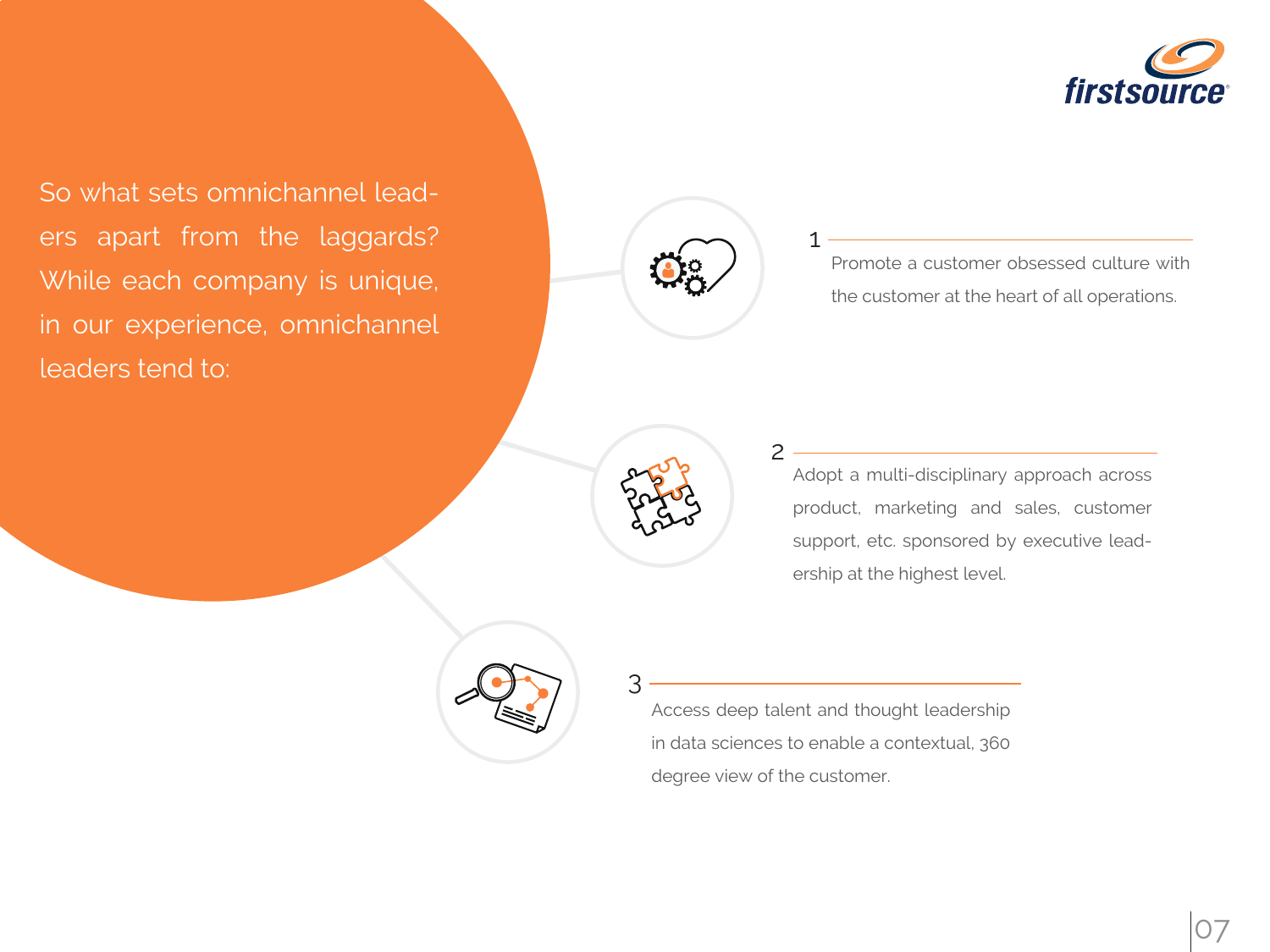In essence, a successful omnichannel strategy requires a shift in mindset across the enterprise. From merely fulfilling a transaction to providing a delightful experience at the moment of customer need. From targeting a mass market of customers to tailoring products and services to individual needs. From

being attentive 'during the sale process' to being attentive 'before, during, and after' the sales process.

Done right, omnichannel can turn your customers into ardent fans. Getting omnichannel right requires organizations to follow three distinct steps: developing an omnichannel roadmap, assessing omnichannel capabilities across three critical pillars, and evaluating omnichannel readiness.



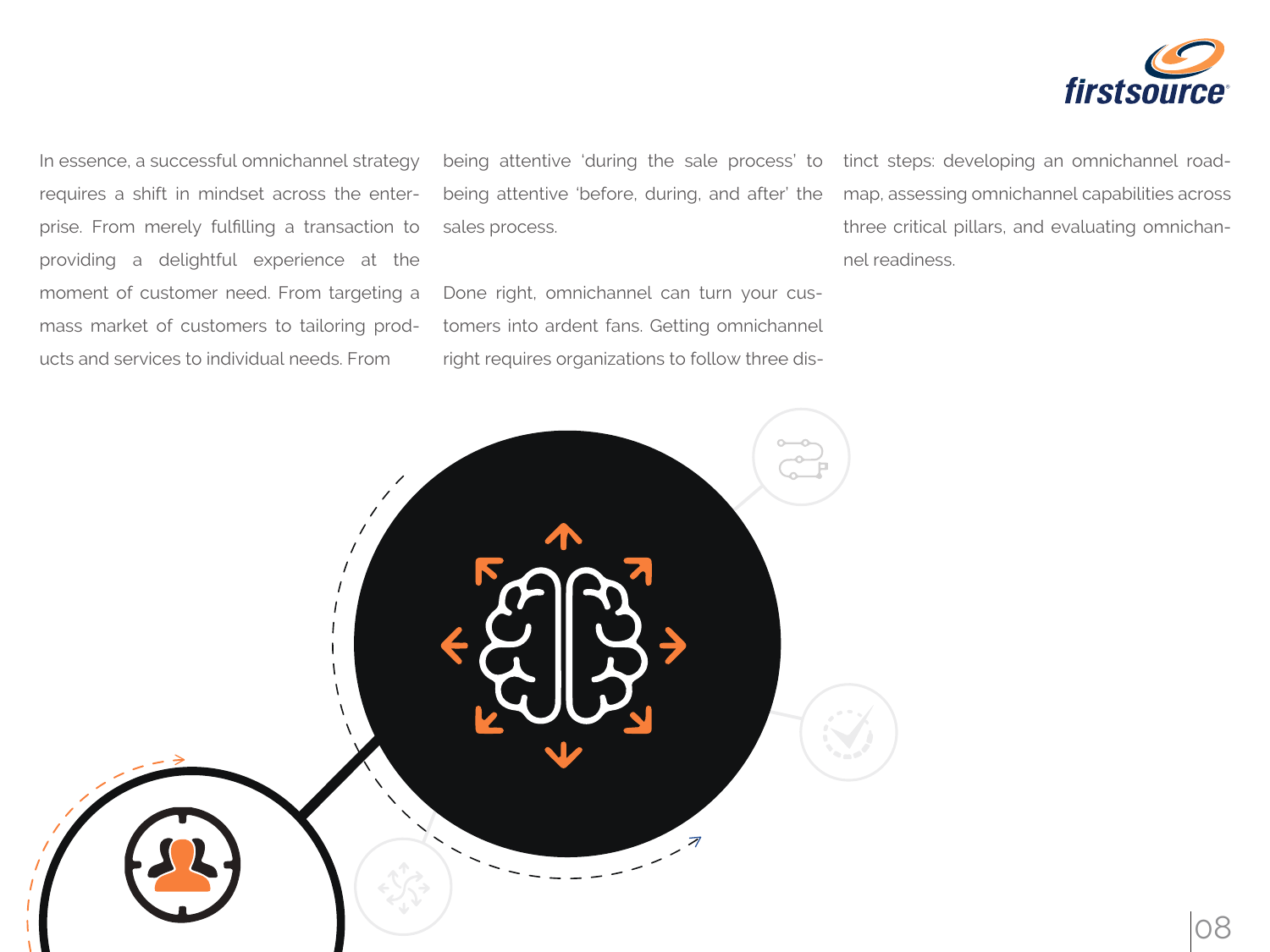While the omnichannel journey can seem Using a simplified version of an Omnichannel daunting at first, a logical place to start is to Maturity Framework, like the one shown in assess where your organization stands in the Figure 1, can help you kick start the discussion continuum of customer experience.

internally. It can also help you drive objective, informed discussions with omnichannel subject matter experts outside your organization.



## Developing an omnichannel roadmap



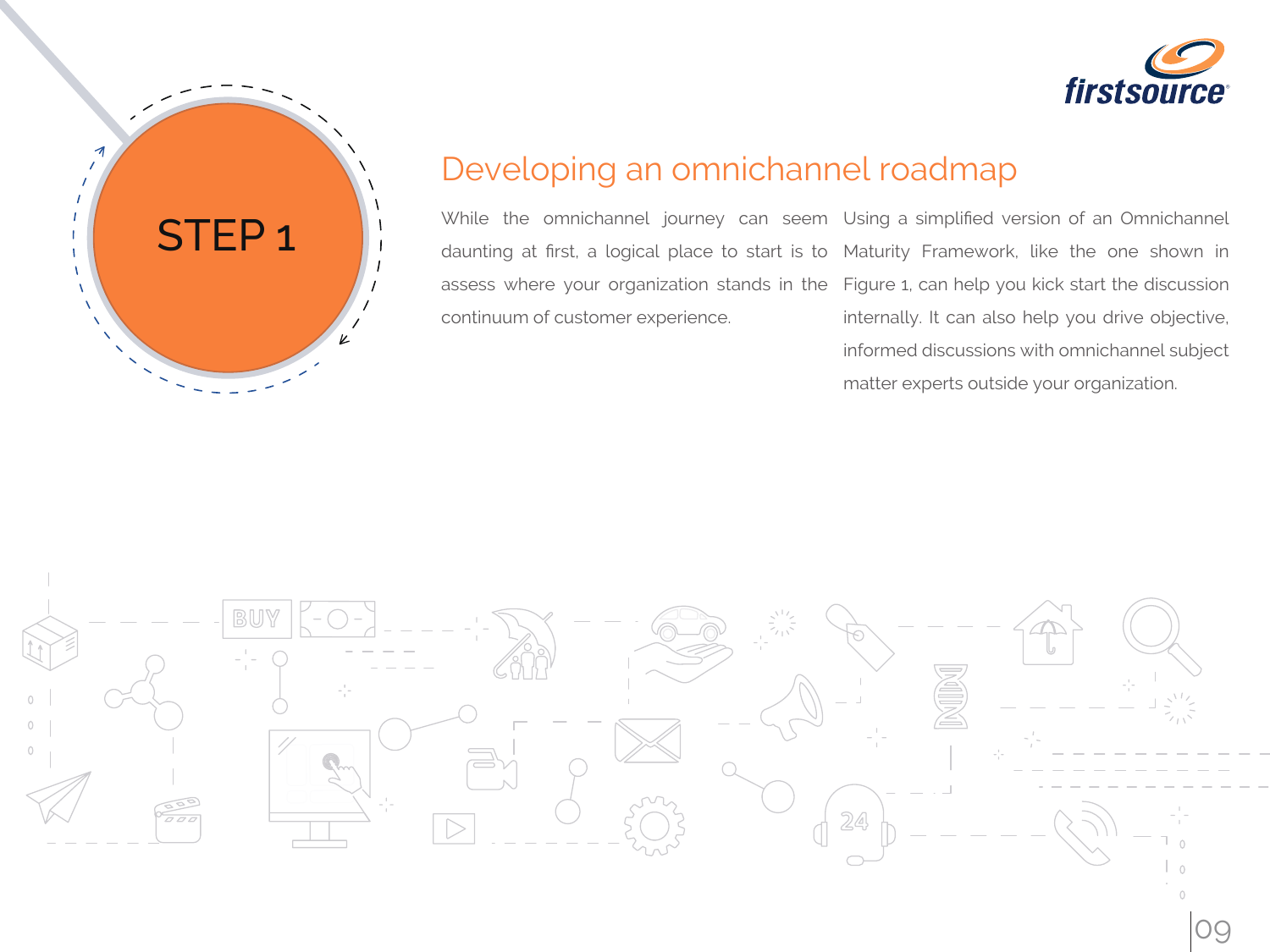- The brand offers multiple touch-points. Customers experience the brand rather than the specific channel.
- Customers are able to transition across channels seamlessly. •
- The brand not only has a single view of the customer but a unified view of the customer across channels.
- Functional departments are able to leverage this unified view of the customer across channels in meaningful, strategic ways.

The brand offers a single touch point and customers experience •

• The brand offers multiple touch-points. Customers recognize

• The brand now has a single view of the customer but continues



- The brand offers multiple touch points. However, each touch point operates in a silo.
- Customers experience multiple touchpoints. They can also materially perceive the disjointedness in the overall experience



2

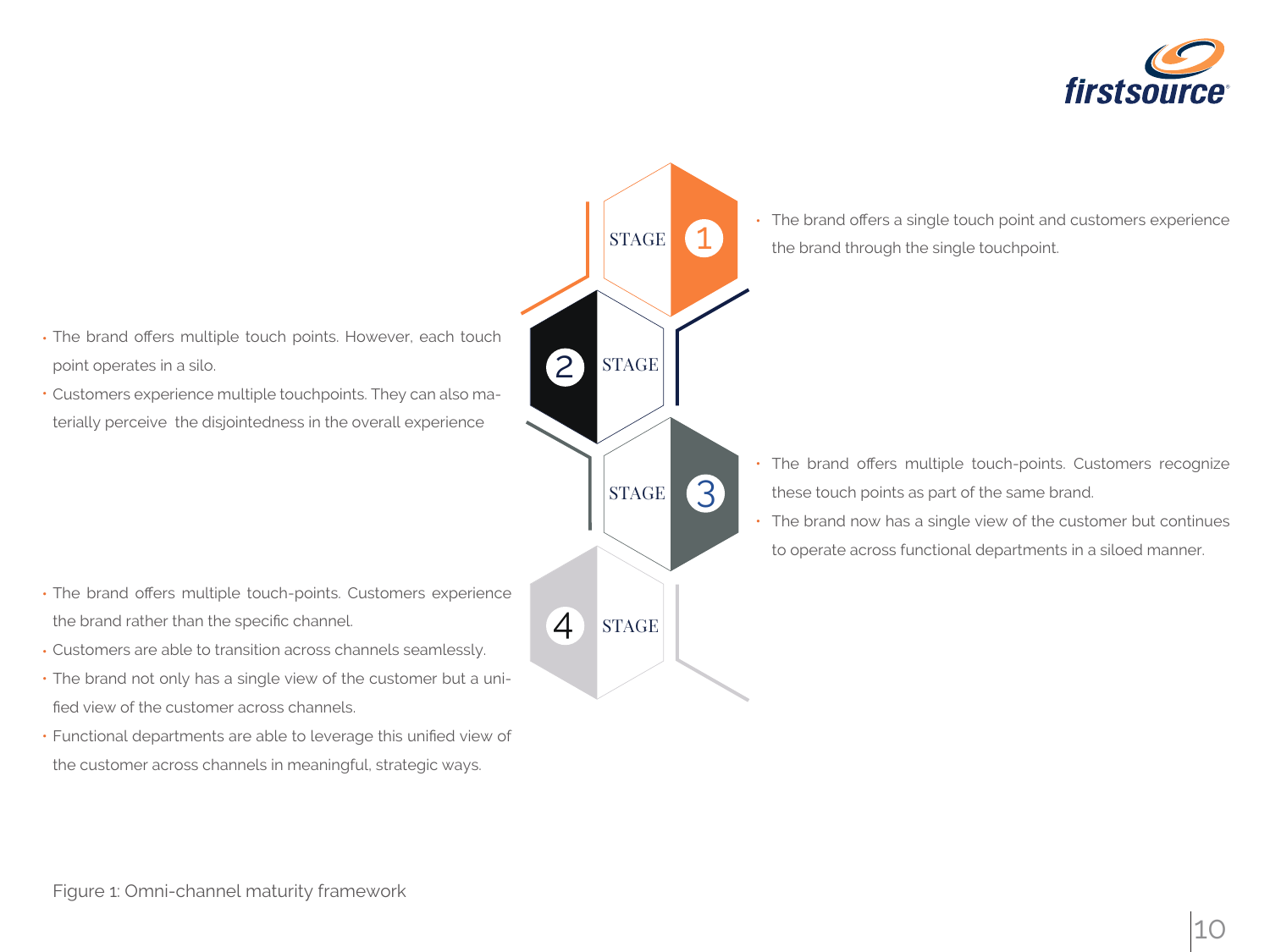

# STEP 2 Assessing omnichannel capabilities across three critical pillars

Understand the customer journey



Pillar #1: Pillar #2: Pillar #3:

Ensure your data platforms are ready for omnichannel lift-off



Develop customercentric, omnichannel KPIs







In order to integrate all channels in a seamless manner, it is first important to assess existing capabilities across systems, processes and data. Begin with an assessment of these three important pillars.

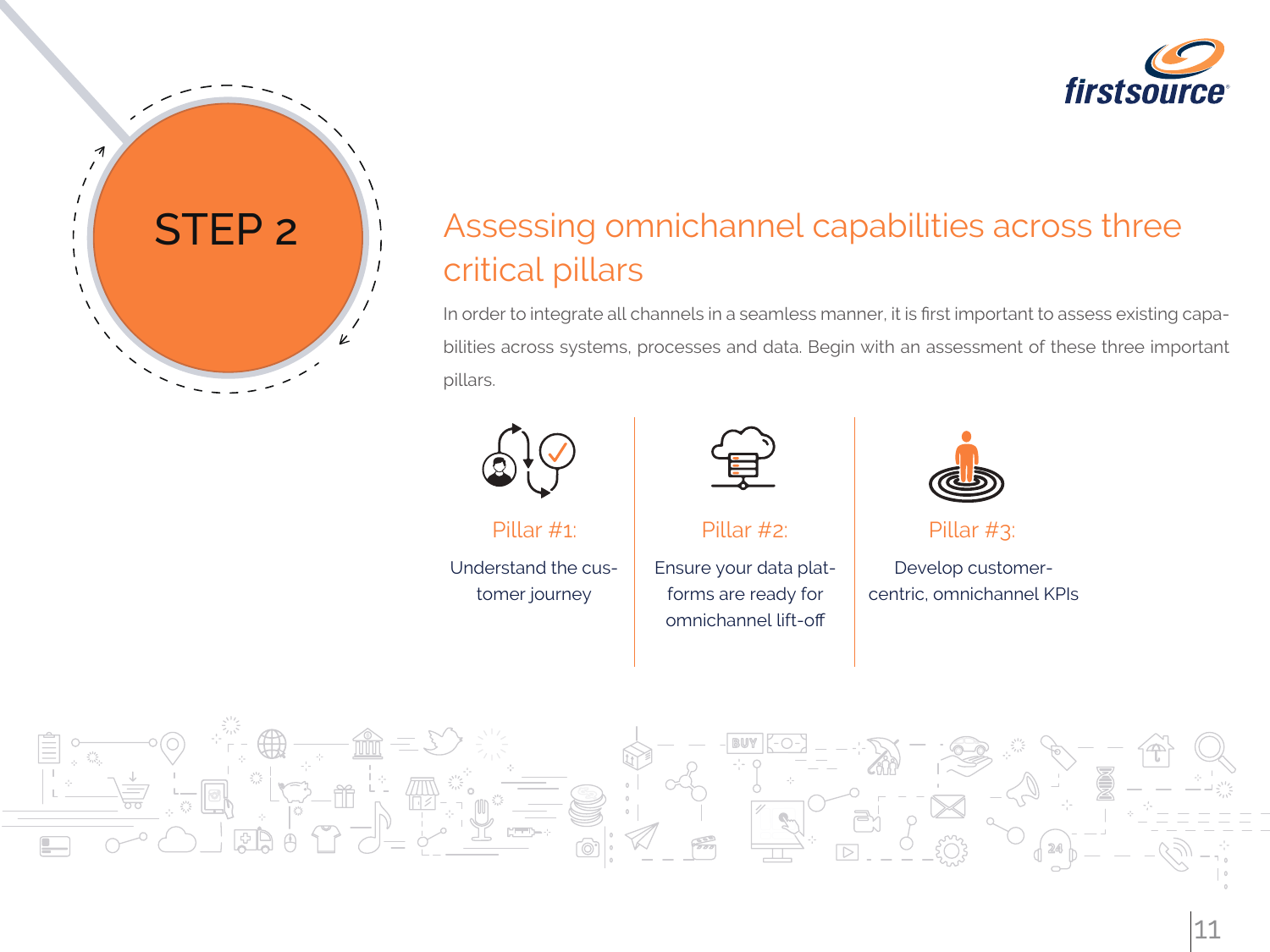

# Pillar #1: Understand the customer journey

a single transaction. Therefore, start by putting the customer at the heart of your customer exchannel experience, identify existing bottlenecks and envision your future state. To be effective, this must be a multidisciplinary exercise.

Given that omnichannel is essentially about The framework in Figure 2 depicts a simplified providing a unified, seamless experience across customer journey across the most important channels, it is imperative to understand how stages - pre-sale stage, during-sale stage and your customers navigate multiple channels for post-sale. This framework can be contextualperience design process and map the existing ney must be bucketed into one of these stages. ized to your enterprise to help with the mapping process. All discrete points in the overall jour-



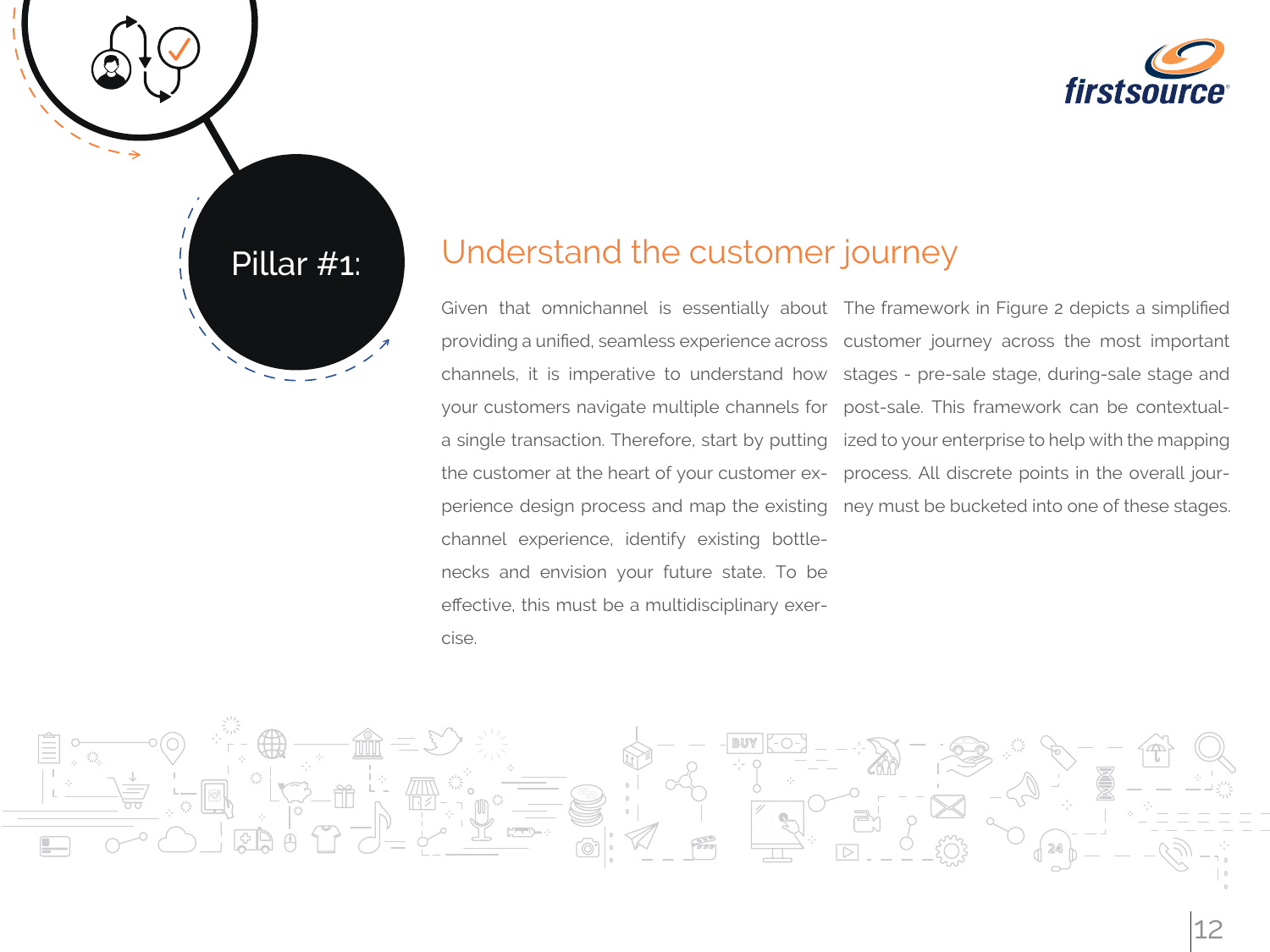

# Pillar #1: Understand the customer journey





This step should ideally involve a comprehensive channel assessment to identify channels bottlenecks, discover new functions that can elevate the customer experience, and understand the strengths of various channels.



Figure 2: Customer journey across different stages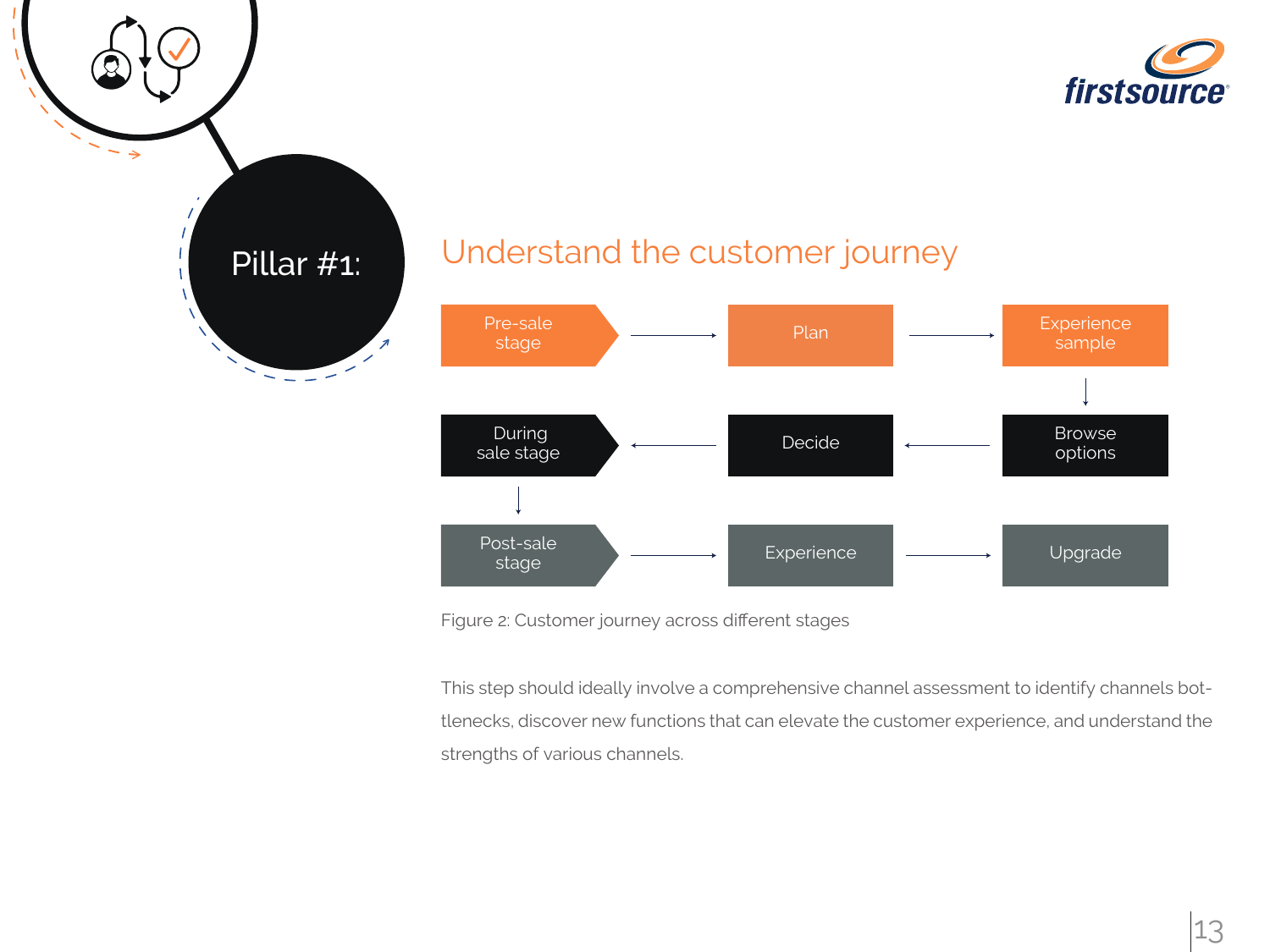personal.

To develop a meaningful omnichannel strate-lishing data for all stakeholders to consume. By gy, enterprises must be able to utilize data from consuming data from a reliable foundation, it is all channels and develop a Customer Data Plat- possible to develop a roadmap and capabilities form. Without this pivotal ability, customer ex- to consistently deliver actionable descriptive, perience will continue to be disjointed and im-predictive and prescriptive insights based on Laying an integrated enterprise-wide data continue to raise the bar on omnichannel which business and operational leaders can

foundation enables the creation of a single strategy. standardizing, enriching, managing and pub-and perform a quick analysis of your data.

source of truth for all stakeholders. The data The framework in Table 1 can help you map foundation team must be tasked with acquiring, your internal team's capabilities and structures





# Ensure your data platforms are ready for omnichannel lift-off

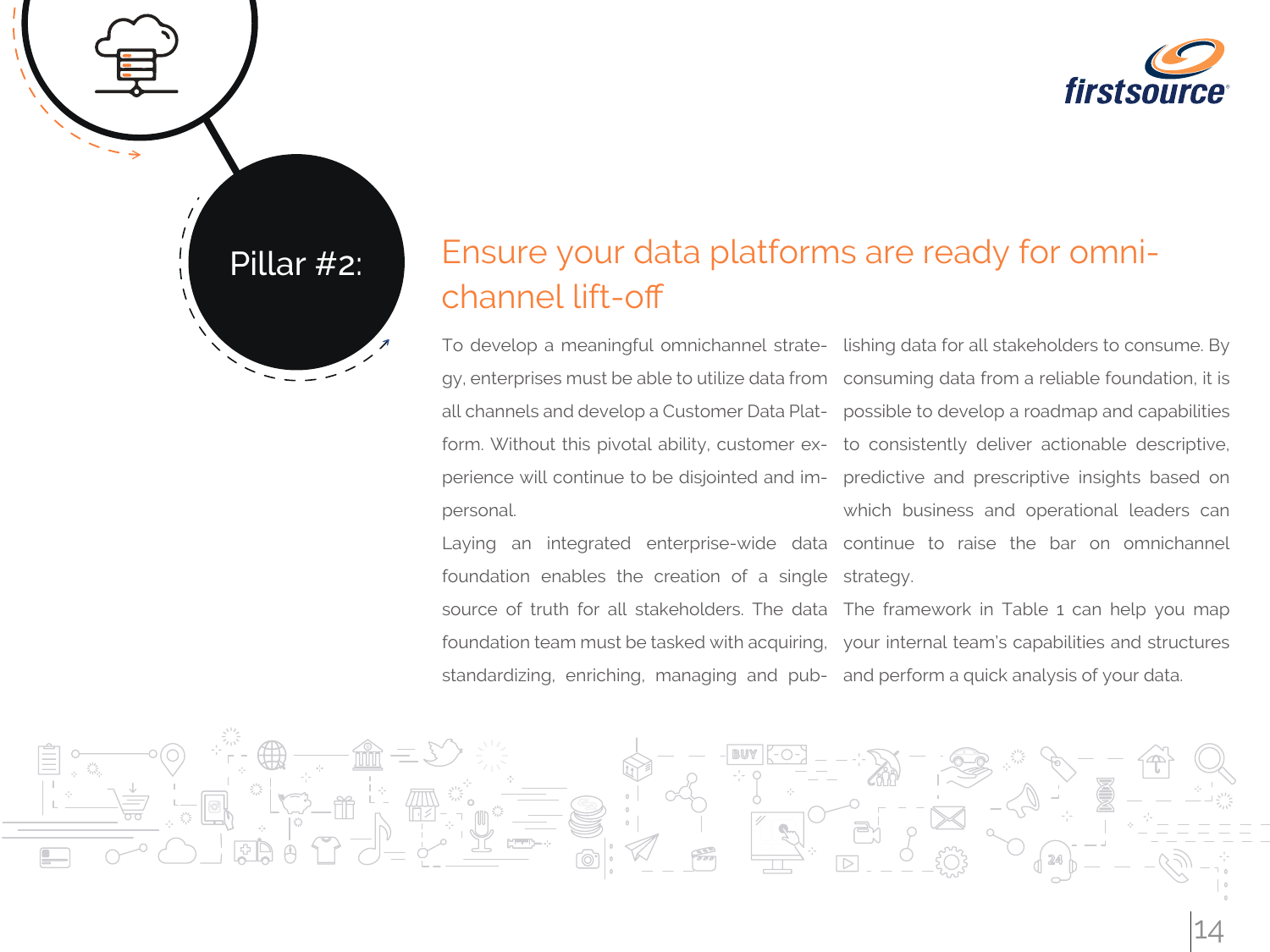| <b>Data Foundation</b>                                                                                                                                               | <b>Analytics and Insights Delivery</b>                                                      |
|----------------------------------------------------------------------------------------------------------------------------------------------------------------------|---------------------------------------------------------------------------------------------|
| Data Management<br>Enables data management -<br>across acquiring, standardizing,<br>enriching, managing and pub-<br>lishing data for all stakeholders<br>to consume. | <b>Business Intelligence</b><br>Delivers insights leveraging de-<br>scriptive analytics.    |
|                                                                                                                                                                      | Data Science<br>Delivers algorithms leveraging<br>predictive and prescriptive<br>analytics. |

Table 1: Suggested team structure for a unified customer data platform

Once you have built the strategy and execution capability around the Customer Data Platform, you will be able to segment customers, offer differential services, predict churn, increase customer lifetime value (CLV), optimize handling times, suggest next best action to frontline personnel in real-time and much more.





- 
- 
- 
- 

15

# Ensure your data platforms are ready for omnichannel lift-off

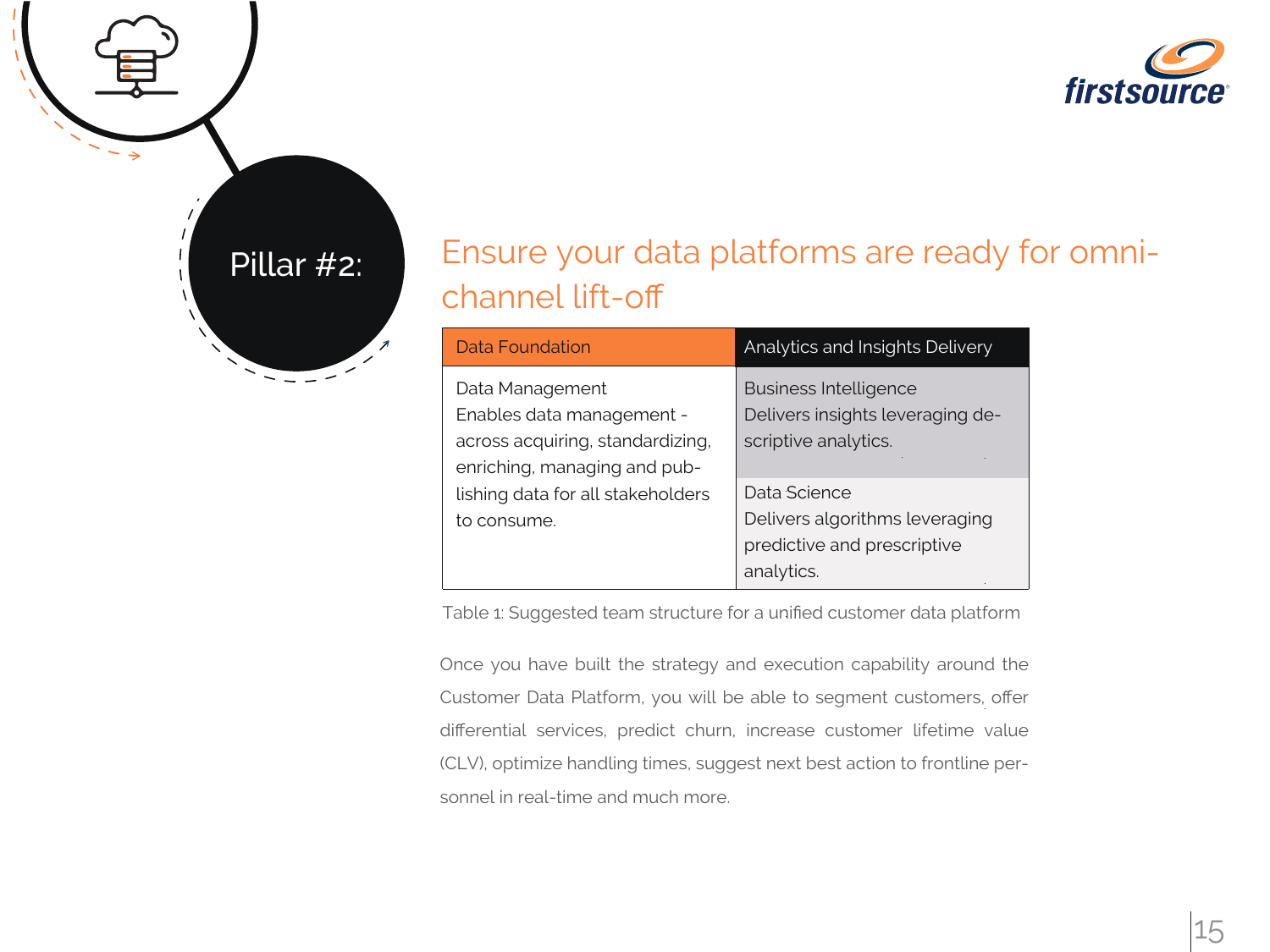

# Pillar #3: Develop customer-centric, omnichannel KPIs

To institutionalize the omnichannel mindset across the enterprise, new customer-centric KPIs must be developed. These KPIs augment traditional KPIs to measure success (see non-exhaustive list in Table 2).

| Traditional, Channel-based metrics | Customer-centric,   |
|------------------------------------|---------------------|
| Revenue                            | Customer sentime    |
| Traffic                            | Online, offline Net |
| Conversions of different types     | Community engag     |
| Churn                              | Cross channel end   |
| Marketing Rol                      | Customer life time  |





#### omnichannel KPIs

ent

Promoter Scores

gement

gagement

e value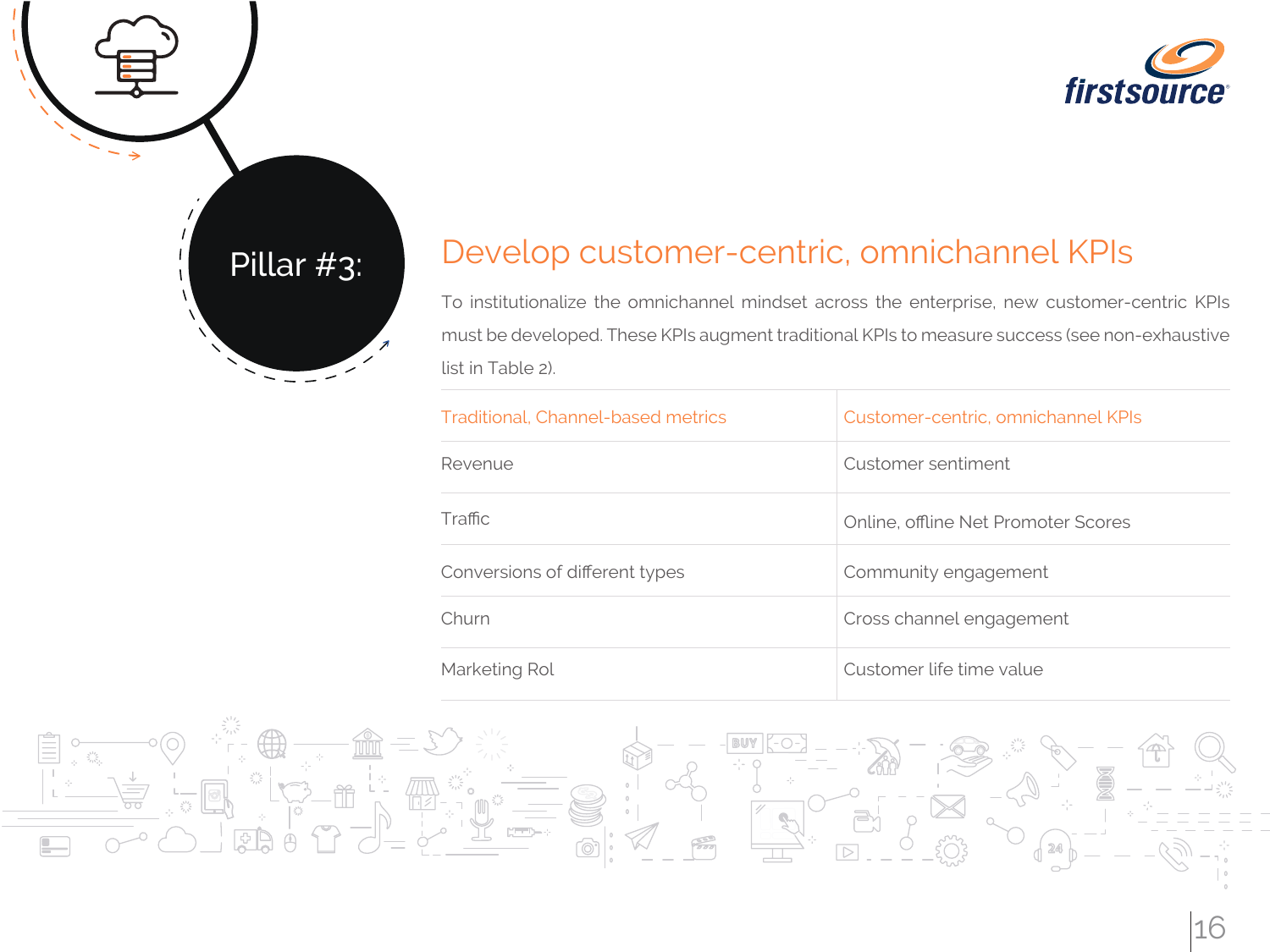

# Evaluating omnichannel readiness

Use the questionnaire in Figure 3 to evaluate your organization's omnichannel readiness. Give yourself a "1" if you "Strongly Disagree", a "5" if you "Strongly Agree", or any other value in the continuum based on your best judgement. You can also share the results with a Firstsource Omnichannel Subject Matter Expert (SME) for an interactive, diagnostic discussion about your organization's omnichannel readiness.

**Question** 

|    | Self appraisal score |                |   |   |   |  |  |
|----|----------------------|----------------|---|---|---|--|--|
|    | $\mathbf 1$          | $\overline{2}$ | 3 | 4 | 5 |  |  |
| J  |                      |                |   |   |   |  |  |
|    |                      |                |   |   |   |  |  |
| a- |                      |                |   |   |   |  |  |
|    |                      |                |   |   |   |  |  |
|    |                      |                |   |   |   |  |  |

- 1. Customer value propositions of omnichannel services are operationalized and monitored
- 2. Omnichannel services are managed in an agile fashion
- 3. Strategic objectives of omnichannel management are aligned with company's business strategy and supported by top management
- 4. Omnichannel management in your organization is well planned and coordinated across the entire company
- 5. Business processes are reconfigured in order to exploit the busi ness potential of omnichannel services

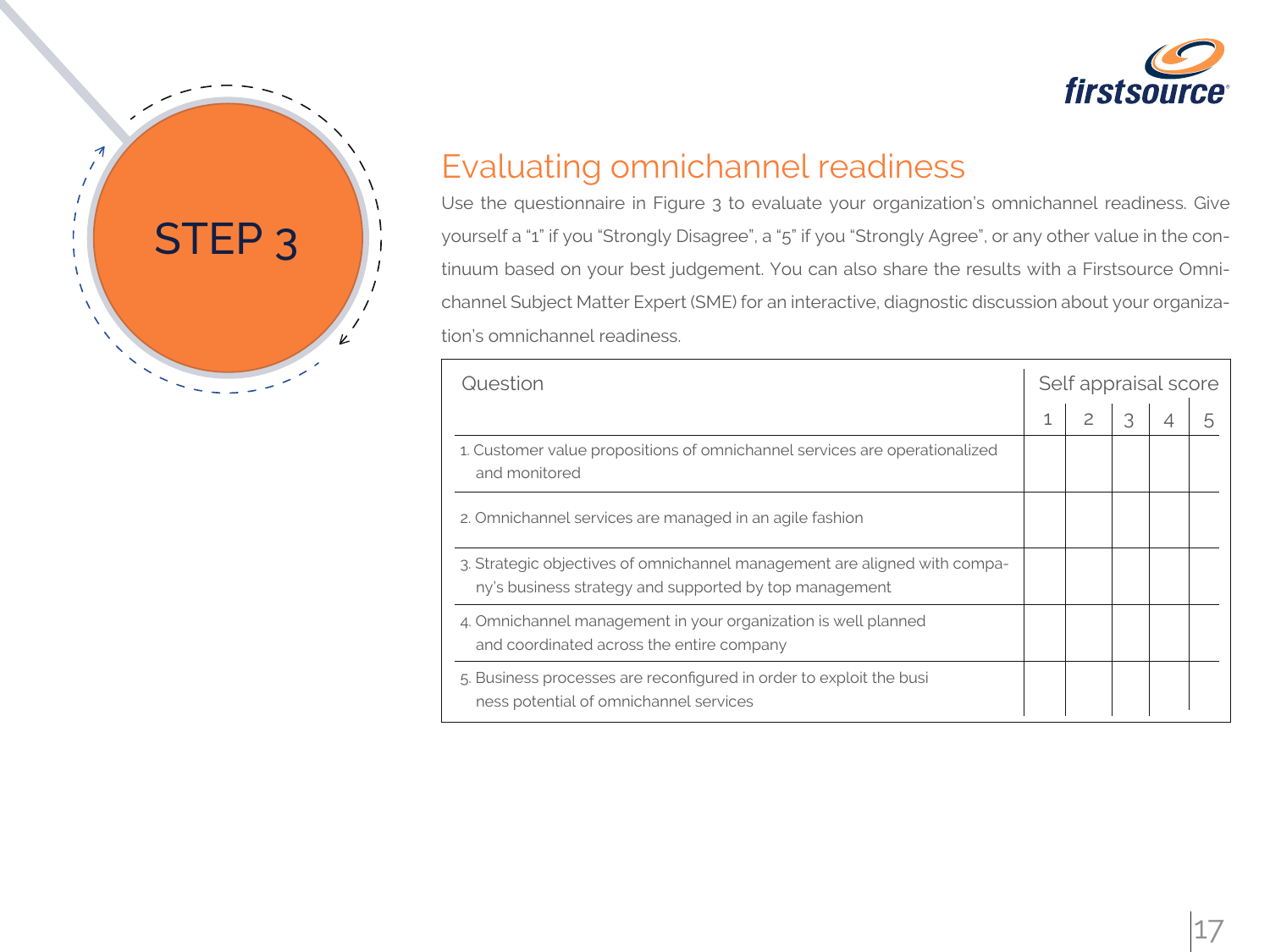| Question                                                                                                                                                               | Self appraisal score |                |   |  |
|------------------------------------------------------------------------------------------------------------------------------------------------------------------------|----------------------|----------------|---|--|
|                                                                                                                                                                        |                      | $\overline{2}$ | 3 |  |
| 6. Privacy Data transparency and privacy is fully enabled                                                                                                              |                      |                |   |  |
| 7. An integrated customer experience is provided through a coordi<br>nation and flexible design of customer-centric systems and offline channels                       |                      |                |   |  |
| 8. A customer analytics infrastructure fully enables the exploitation of<br>customer analytics scenarios                                                               |                      |                |   |  |
| 9. Roles, tasks, and responsibilities for managing omnichannel ser-<br>vices are clearly defined, documented, and communicated                                         |                      |                |   |  |
| 10. Cross-functional and cross-disciplinary collabora<br>tion is fully enabled                                                                                         |                      |                |   |  |
| 11. Knowledge and competencies for managing omnichannel services<br>and thereby exploiting customer information in decision making<br>are fully acquired and developed |                      |                |   |  |
| 12. Omnichannel services are tailored to personal<br>context based on customer information                                                                             |                      |                |   |  |
| 13. The business impact of omnichannel services is operationalized<br>and monitored with suitable metrics                                                              |                      |                |   |  |
| 14. The business potential of customer data is continuously evaluated<br>and acted upon                                                                                |                      |                |   |  |
| 15. Methods and architectures for managing customer data fully<br>enable data exploitation                                                                             |                      |                |   |  |
| 16. The management of omnichannel services incorporates a thorough anal-<br>ysis of market and technology developments                                                 |                      |                |   |  |

- 6. Privacy Data transparency and privacy is fully enabled
- 7. An integrated customer experience is provided through a coordi nation and flexible design of customer-centric systems and offline channel
- 8. A customer analytics infrastructure fully enables the exploitation of customer analytics scenarios
- 9. Roles, tasks, and responsibilities for managing omnichannel ser vices are clearly defined, documented, and communicated
- 10. Cross-functional and cross-disciplinary collabora tion is fully enabled
- 11. Knowledge and competencies for managing omnichannel services and thereby exploiting customer information in decision making are fully acquired and developed
- 12. Omnichannel services are tailored to personal context based on customer information
- 13. The business impact of omnichannel services is operationalized and monitored with suitable metrics
- 14. The business potential of customer data is continuously evaluated and acted upon
- 15. Methods and architectures for managing customer data fully enable data exploitation
- 16. The management of omnichannel services incorporates a thorough anal ysis of market and technology developments

Source: Development of an AHP hierarchy for managing omnichannel capabilities: a design science research approach by Jochen Wulf. Creative Commons Attribution 4.0 International License



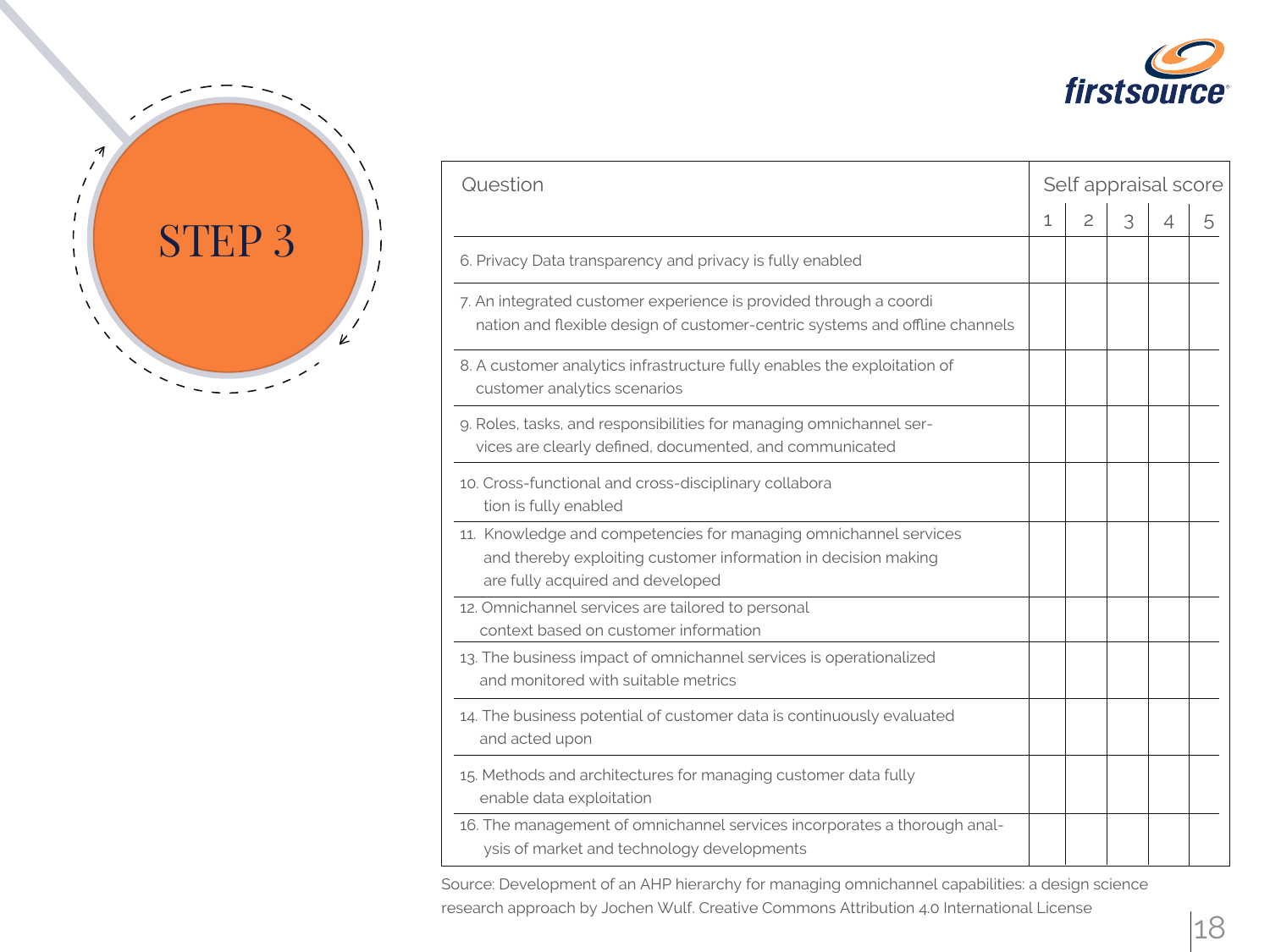

# Navigating omnichannel can be hard:

# Team up with the right partner for successful outcomes

strategy can be challenging to achieve both during and after implementation. Firstsource industry insights reveal that while new age e-commerce leaders are leading the pack, most enterprises across verticals such as banking, financial services, media, telecom are lagging.

A seamless omnichannel Our insights also show and accelerate the omnithat omnichannel leaders channel journey. Here are consistently implement foundational bedrock of technology that lends itself to multiple integrations, much like lego blocks, improving agility. In addition to making the right technology investments, partnering with a proven expert can help you avoid typical pitfalls two companies that leveraged Firstsource's omnichannel capabilities to drive successful outcomes.

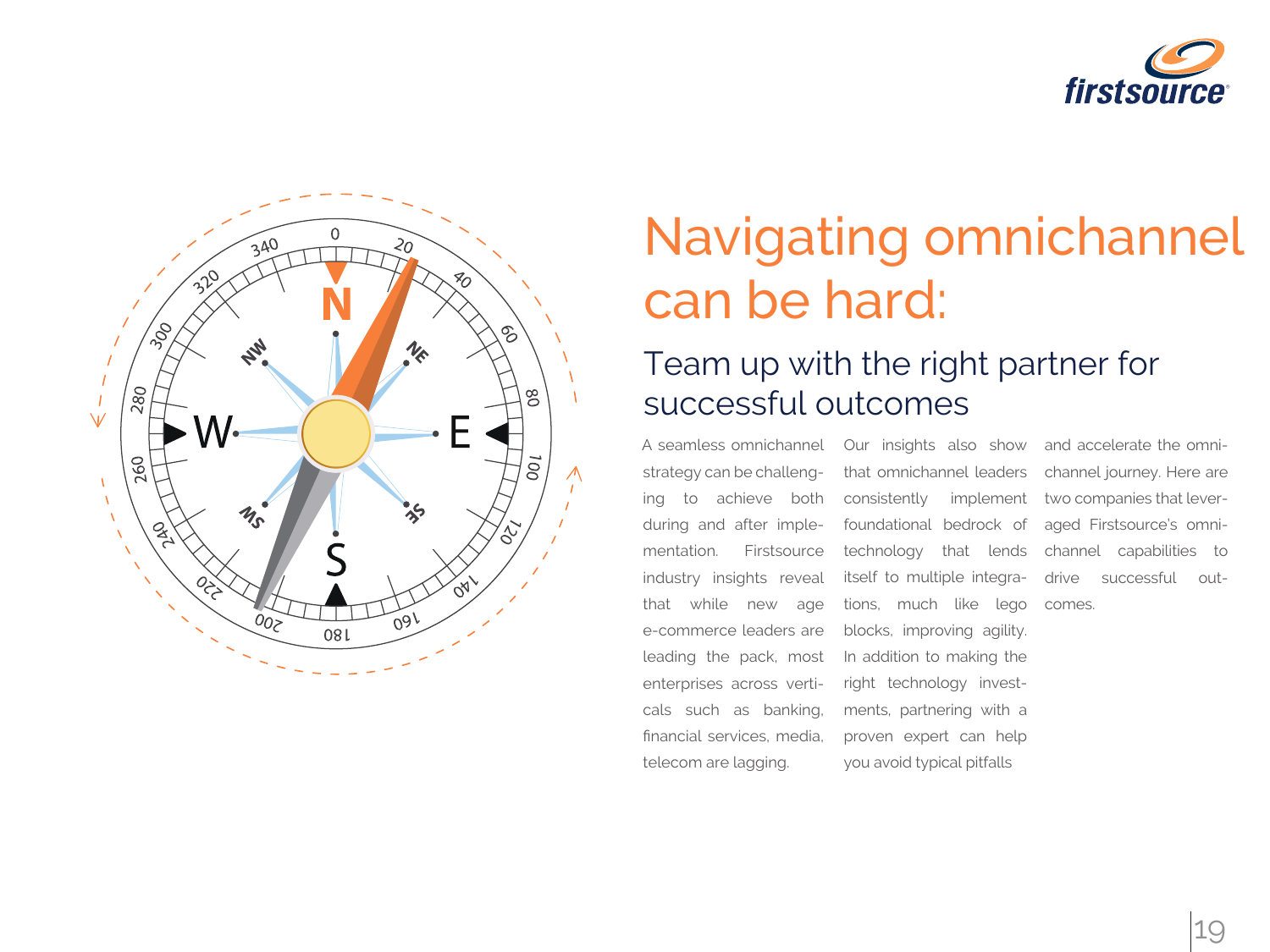# Client profile: III Leading bank in Asia

### Business challenge **Solution** Solution

The bank was in the throes of a large scale ex- The Firstsource team designed a holistic serpansion across multiple cities and new prod-vice strategy across channels and consolidated ucts. This resulted in the establishment of multi-the contact centers into two locations. Firstple contact centers to cater to the local popula-source also developed a comprehensive omnition in 10 different languages. The bank's dispa-channel strategy to integrate IVR, inbound rate systems operated in siloes, leading to a voice, email, webchat, outbound voice, and delimited understanding of customers, poor cus-veloped a knowledge management portal. The tomer experience and rising costs.

• Improved customer experience by enabling associates to view the IVR traverse path and

• Improved customer context by integrating interaction history across channels.

solution offered a 360-degree view of the customer across all channels. In addition, the team deployed a forward-looking strategy to leverage data and analyze customer life time value, segments, spend patterns, sentiments and emotions. Firstsource also developed protocols for next-best-actions on the bank's products, interactions based on customer sentiment, location inference, and self-help education.

## Value delivered:

Reduced AHT by 15% to 20% with limited

- anticipate customer issues.
- navigation to other systems.
- 
- 



Enabled next best actions such as escalation alerts for associates handling interactions

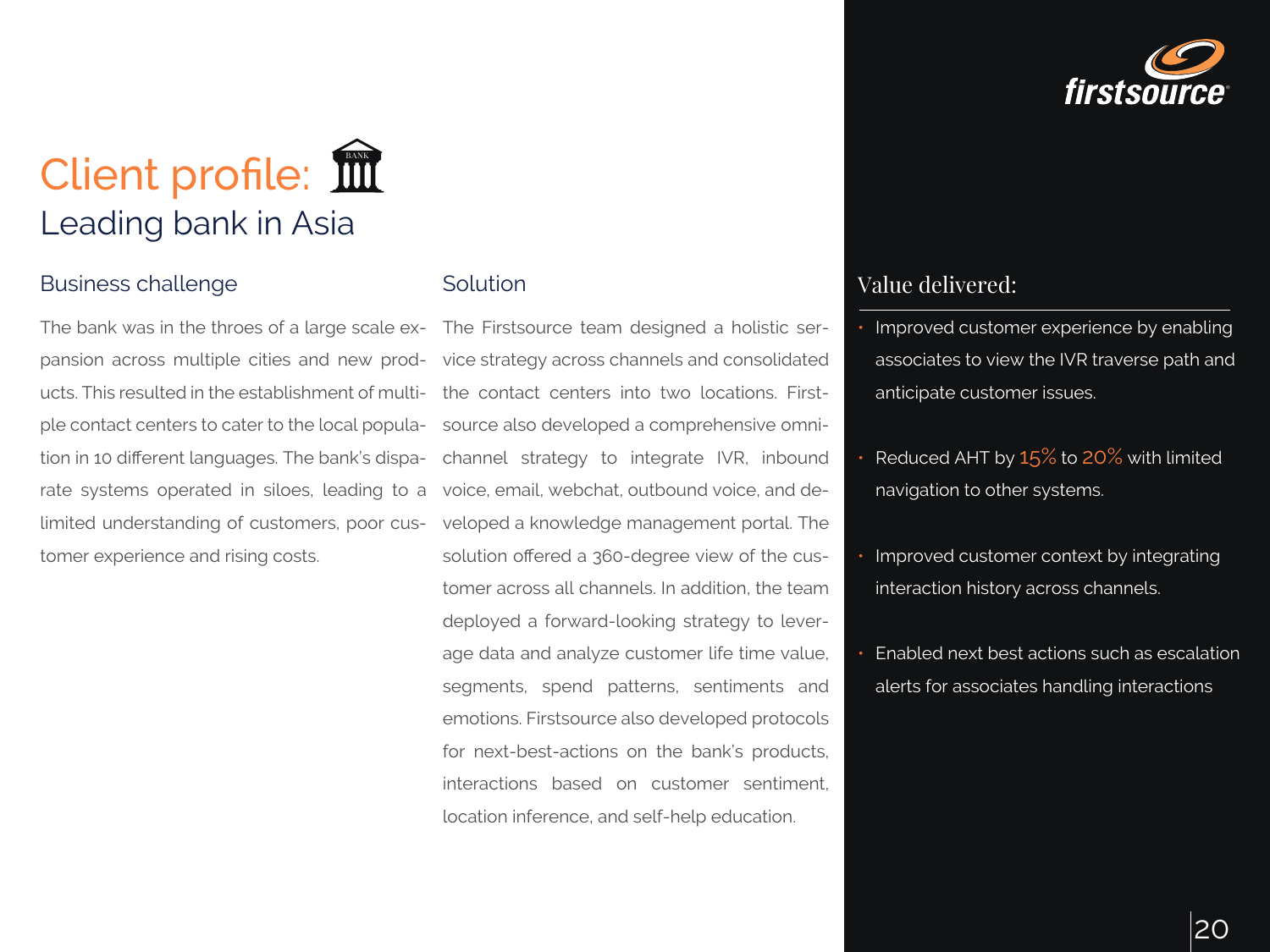# Client profile: A leading entertainment company headquartered in the UK

#### Solution

and inadequate in addressing end customer client's IVR to identify customers that were a needs. For instance, customers typically waited good match for messaging channels - based on nearly ten minutes when using the Interactive the nature of their requests. This segment was Voice Response (IVR) system to obtain simple then offered the simple option of using SMS or information such as a specific charge for an ac-Facebook Messenger (FBM) to interact with count or general plan features. The long wait associates, instead of being put on hold. To adtimes adversely impacted customer experi-dress authentication and security concerns, ence. The client wanted to deflect customers Firstsource deployed a verification process that using IVR to more appropriate channels in order allowed customers to authenticate themselves, to reduce customer friction and enhance expe-creating a secure connection with the customer rience.

- efficiency.
- to messaging.
- $\cdot$   $~87\%$  customer satisfaction



'Voice' as a channel was becoming expensive Firstsource analyzed all inbound calls on the service team.

### 200% increase in customer channel

## 30% of calls on IVR successfully diverted

#### Business challenge

21

## Value delivered: